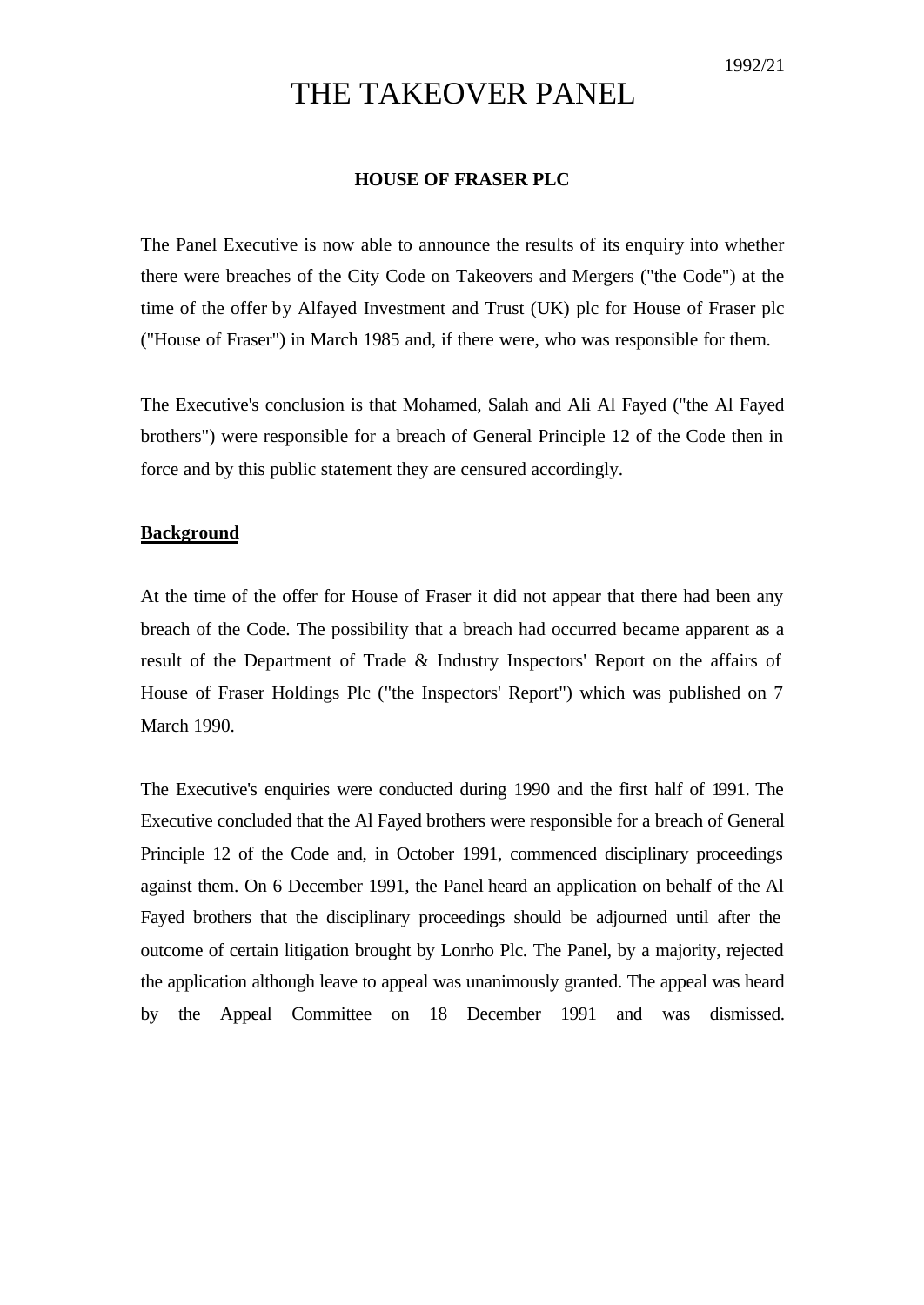In early January 1992, the Executive was informed that the Al Fayed brothers would be seeking leave for judicial review of the decisions of the Panel and the Appeal Committee. The application was heard by Lord Justice Watkins on 23 January 1992 and was rejected. The proceedings before Lord Justice Watkins and the fact of the proposed disciplinary proceedings were subsequently reported in the press.

On 3 April 1992, the Court of Appeal refused a renewed application by the Al Fayed brothers for leave to apply for judicial review of the decisions of the Panel and the Appeal Committee not to adjourn the proposed disciplinary proceedings.

On 4 June 1992, the Panel heard applications on behalf of both the Executive and the Al Fayed brothers with regard to certain procedural matters and a date for the Panel hearing of the Executive's disciplinary case was fixed for early October 1992. That hearing will not now take place in view of the release of this statement.

# **The Code issues**

The Inspectors' Report examined many more of the circumstances of the offer for House of Fraser than are of concern to the Panel but it did point to the possibility of breaches of General Principles 3 and 12. The Al Fayed brothers have stated that they do not accept many of the findings of the Inspectors' Report and their challenge to its publication is currently before the European Commission of Human Rights in Strasbourg.

All references to the Code in this statement are to the Code in force at the time of the offer for House of Fraser.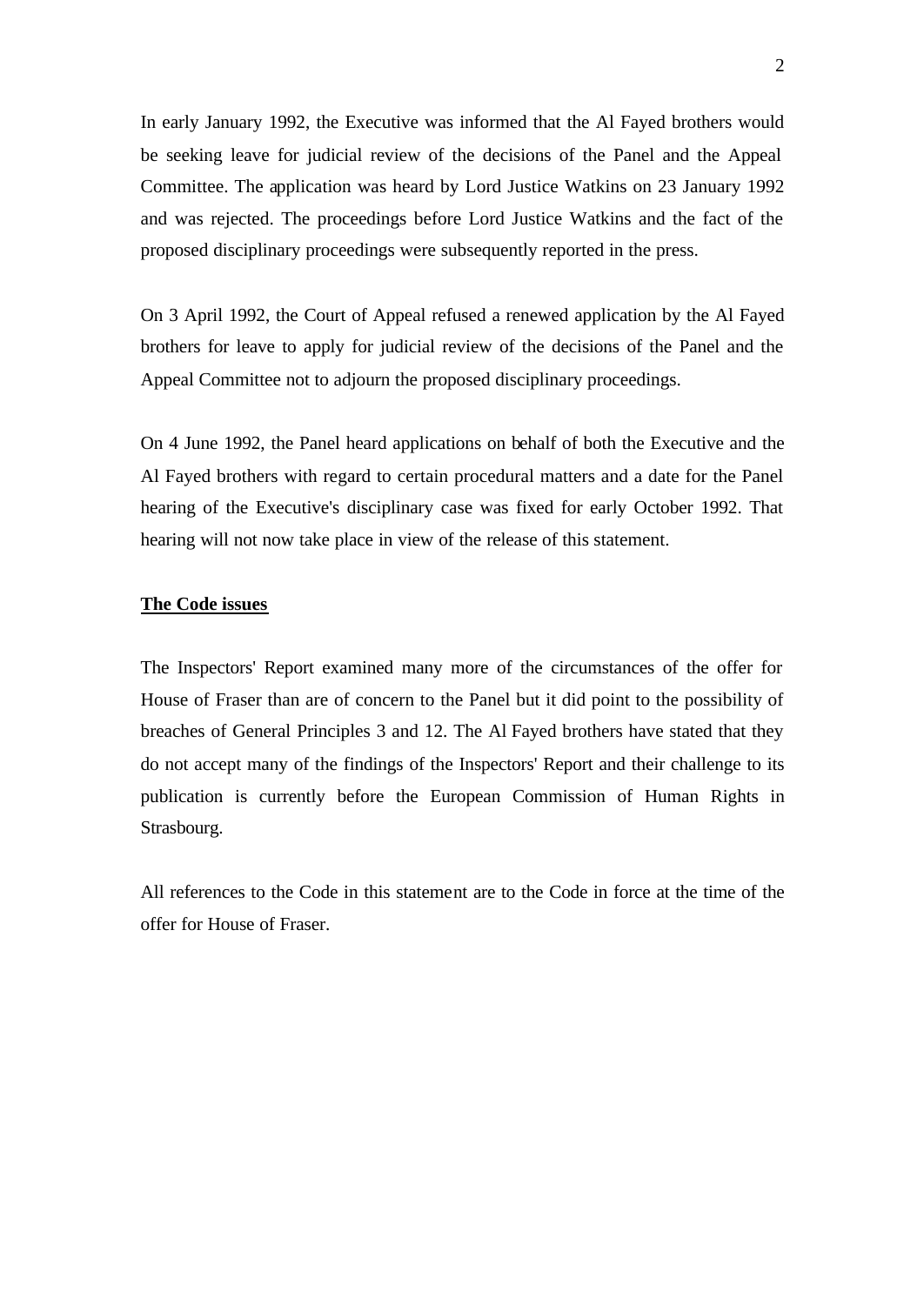General Principle 3 stated:

*"Shareholders shall have in their possession sufficient evidence, facts and opinions upon which an adequate judgement and decision can be reached and shall have sufficient time to make an assessment and decision. No relevant information shall be withheld from them."*

General Principle 12 stated:

*"Any document or advertisement addressed to shareholders containing information, opinions or recommendations from the board of an offeror or offeree company or their respective advisers shall, as is the case with a prospectus, be treated with the highest standards of care and accuracy. Especial care shall be taken over profit forecasts."*

In view of these two General Principles, the Executive sought to establish whether any relevant information was withheld from the offer document which was sent to House of Fraser shareholders on 23 March 1985 and whether what was publicly stated on behalf of the Al-Fayed brothers before the offer document's despatch, and what was contained in the offer document itself, had been treated with the highest standards of care and accuracy.

# **The scope of the enquiry**

The introduction to the Code in force at the time of the offer placed responsibility for compliance with the Code not only on "those who are actively engaged in the securities market in all its aspects" but also on "directors of public companies and persons or groups of persons who seek to gain control of public companies" and on "their professional advisers (insofar as they advise on the transactions in question)".

In this case, the Executive's concern was with the fairness and accuracy of information released publicly by and on behalf of the offeror. Accordingly, the Executive has had no reason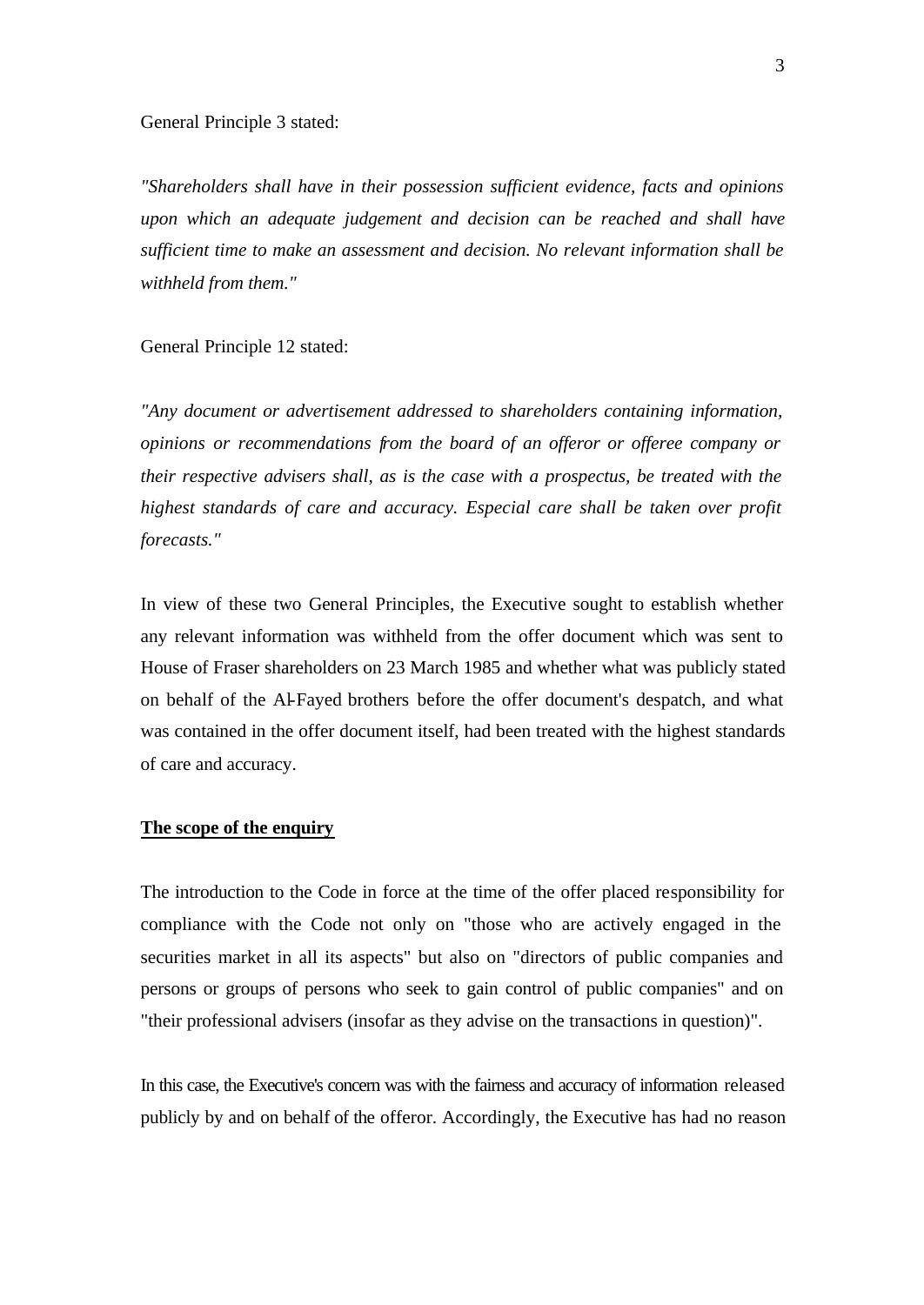to make enquiries of the then board of House of Fraser and its financial advisers and has confined its enquiries to the Al Fayed brothers and their financial advisers at the time, Kleinwort Benson Limited ("Kleinwort Benson").

The Executive focussed its enquiry on the content of the three press releases which were specifically authorised by the Al Fayed brothers and issued on 2 November 1984 and 4 and 7 March 1985 and of the offer document posted on 23 March 1985 and, in each case, on what the relevant document stated about the Al Fayed brothers' business interests and resources. The relevant extracts from these documents are set out in the Appendix.

# **The findings of the enquiry**

In March 1985, at the time the offer document was being prepared and as described in the Inspectors' Report (reference 8.2.3 - 8.2.16), Kleinwort Benson consulted the Panel about the information on the Al Fayed brothers and their resources which was to be included in the offer document. The Panel required an expansion of the normal offer document wording (confirming that the cash for the offer is available) to include a statement to the effect that the funds to implement the offer were drawn from the existing resources and normal trading facilities of the Al Fayed family. The language actually used is set out in the Appendix.

In the light of the Inspectors' Report, the Executive was concerned to enquire again whether any relevant information about the source of the funds for the acquisition had been withheld by the Al Fayed brothers. The Executive was informed by Mr Mohamed Al Fayed that he and his brothers "were the beneficial owners of the cash" and "are the beneficial owners of House of Fraser". In view of this categoric assurance the Executive did not believe that any useful purpose would be served by its attempting to investigate this particular matter further since it was one which the Inspectors, with the resources and powers available to them, had been unable to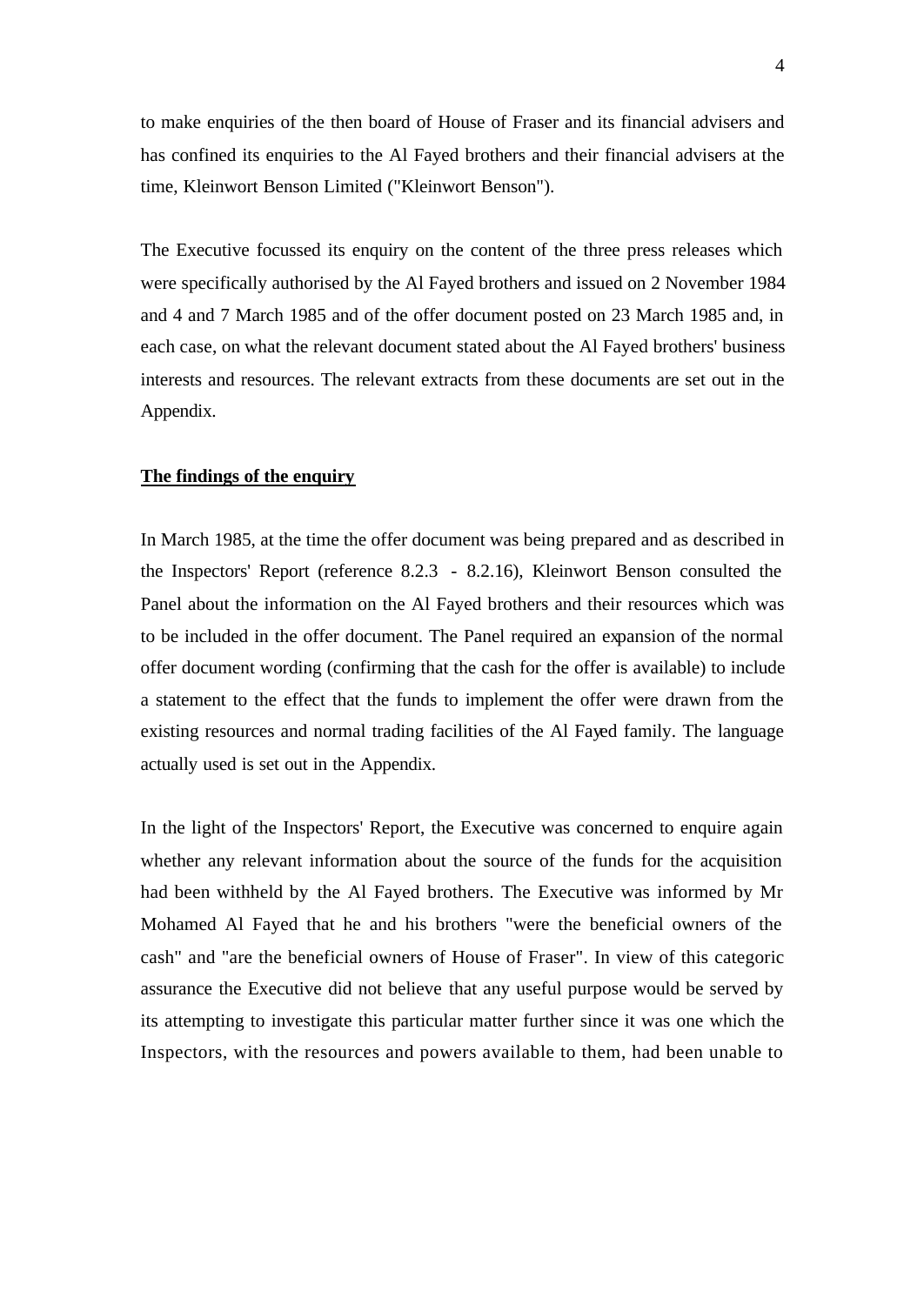probe to a definitive conclusion. Thus, the Executive finds that no breach of General Principle 3 has been established.

Accordingly, the question of principal concern to the Executive was whether the statements about the business interests of the Al Fayed brothers, as set out in the Appendix, may not have been treated with the highest standards of care and accuracy, as required by General Principle 12, and may thereby have created a misleading impression.

The Executive received from the Al Fayed brothers the material supplied to the Inspectors in support of the accuracy of the statements they had made about their business interests and this material was, as stated by the Inspectors (reference 11.1.2), one category of evidence on which Chapter 11 of their report, "Commercial Activities of the Fayeds and their Income-Generating Capacity", was based. In the light of this material, the Executive put to the Al Fayed brothers the proposition that they had given a misleading impression that the £568 million which they spent on the acquisition of House of Fraser had been derived from their business interests, as described in the press releases and the offer document. The Al Fayed brothers contended that the statements in the press releases and the offer document were merely descriptions of their current business interests and that no inference could be drawn from them as to the source of their wealth or as to the origin of the funds used in the acquisition of House of Fraser.

The Executive's conclusion is that such an inference could reasonably be drawn from those statements in the context in which they were made and that they were thereby in breach of General Principle 12.

In particular:

1. In the initial public statement of 2 November 1984 the reference to the Al Fayed family's "widespread international interests", when juxtaposed with the view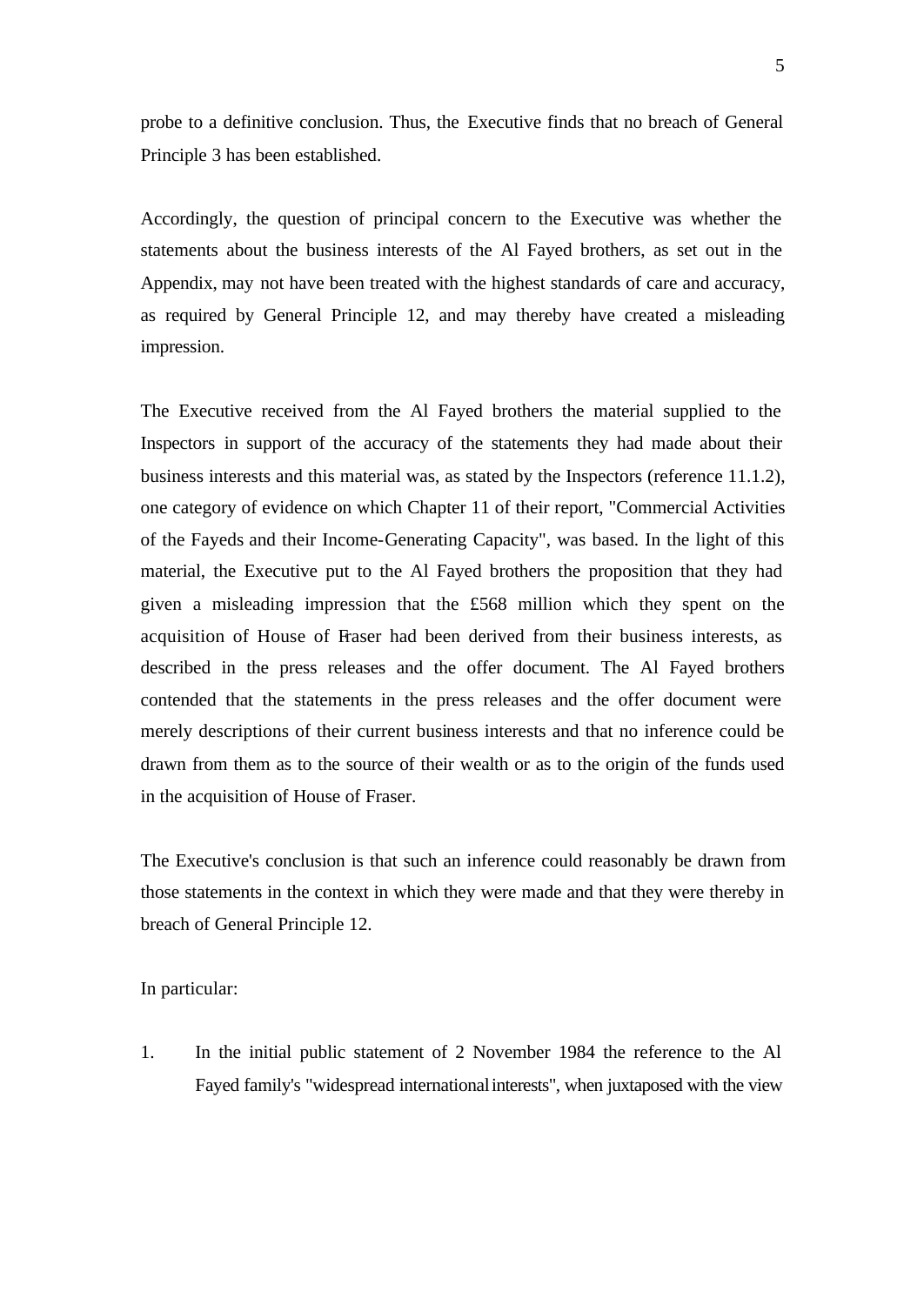that the acquisition of 29.9% of House of Fraser was "a logical step in the continuing evolution of these worldwide businesses" implied that the then £138 million investment had been financed from the resources of the family's worldwide businesses.

- 2. The information about the Al Fayed family's interests which was subsequently contained in the offer announcement on 4 March 1985 and in the offer document of 23 March 1985 did not alter the impression originally conveyed and indeed extended it by implying that the £430 million cost of the offer was also being financed from those same resources.
- 3. The categoric denial, in the press release issued on 7 March 1985, that anyone other than the Al Fayed brothers was the ultimate financier of the offer for House of Fraser begs a very large question as to the source of the funds for the offer if the reader of that announcement was not to conclude that the funds were derived from the business interests which the Al Fayed brothers had publicly described.

In finding a breach of General Principle 12 it is not necessary to determine whether or not the statements made were intentionally misleading and, accordingly, the Executive's case under General Principle 12 contains no such allegation.

The Executive received a detailed submission from Kleinwort Benson which explained how it discharged its responsibilities under the Code in this case and the basis for its opinion at the time that the Code had been complied with. In view of the fact that, if the offer document had not been treated with the highest standards of care and accuracy and may thereby have created a misleading impression, it was a matter of the omission of information available only to the Al Fayed brothers and in the light of the reasonable care taken by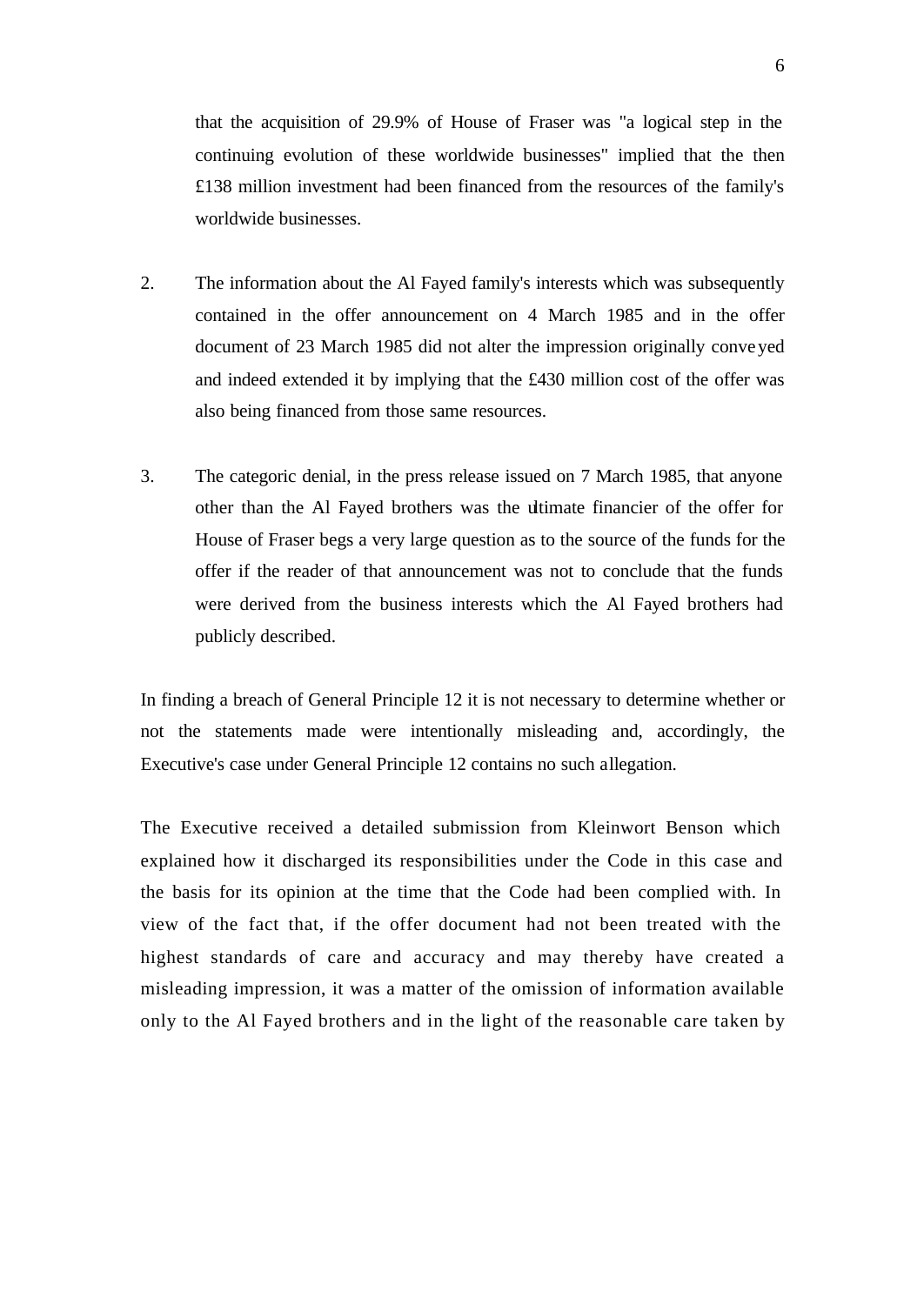Kleinwort Benson to ensure that its clients complied with the Code, the Executive finds no reason to hold Kleinwort Benson responsible for any breach of the Code.

14 September 1992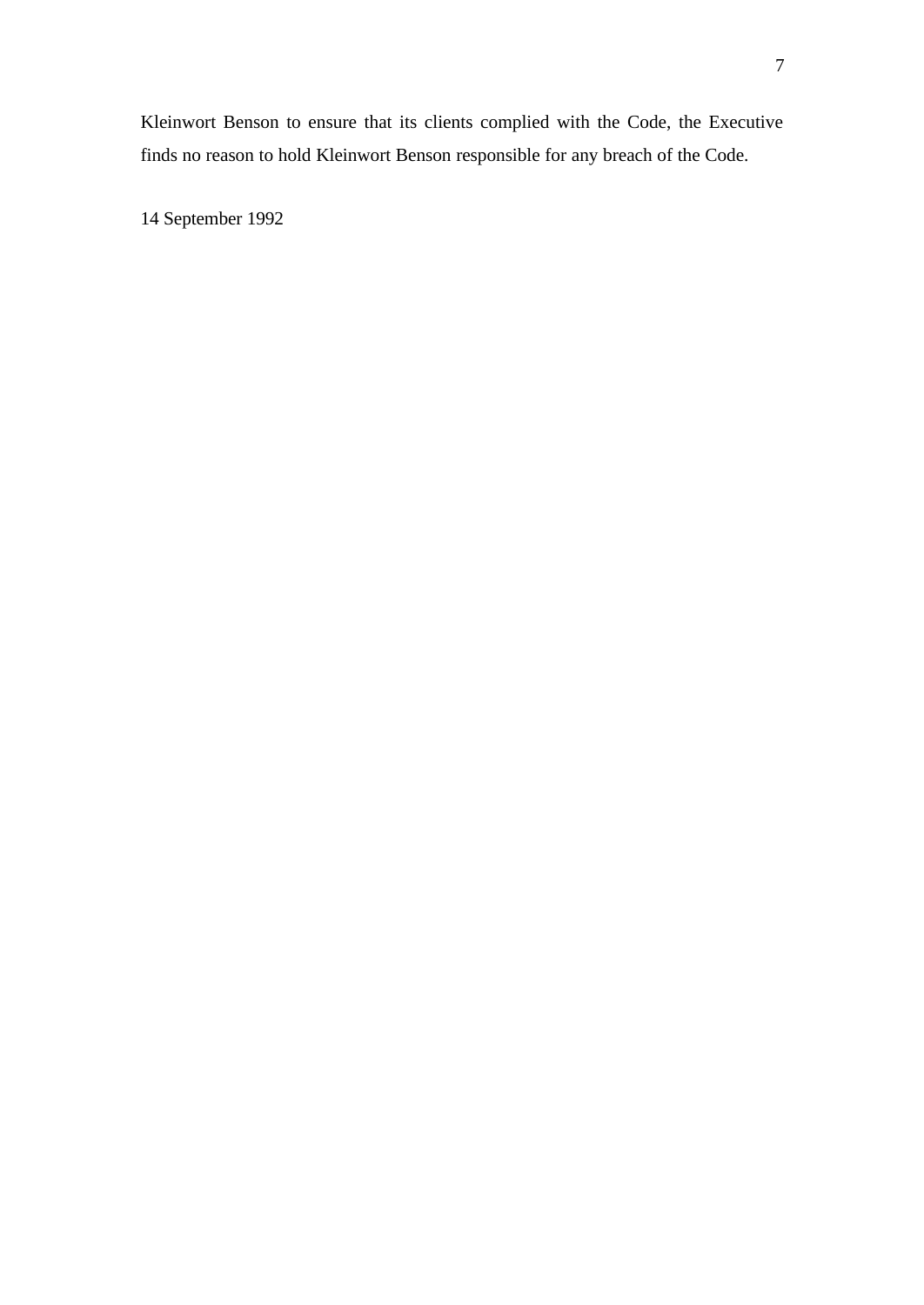## **APPENDIX**

Extract from press release of 2 November 1984:

*"Alfayed Investment and Trust (UK) Limited ("AIT") announces that it has today acquired 46,098,800 Ordinary shares of House of Fraser plc ("House of Fraser") from Lonrho Plc ("Lonrho"). The shares, which represent approximately 29.9 per cent. of House of Fraser's issued Ordinary share capital, were acquired at a price of 300p each in cash and the total consideration paid was £138.3 million.*

*AIT is a private company, controlled by Mohamed, Salah and Ali Al-Fayed, who are members of an old established Egyptian family who for more than 100 years were shipowners, landowners and industrialists in Egypt. The Al-Fayed family now has widespread international interests including, in particular, ship-owning, luxury hotels, construction, oil, oil services, banking and property. Since 1979 the Al-Fayed family has owned the Ritz Hotel in Paris.*

*AIT sees the acquisition of this holding in House of Fraser as a logical step in the continuing evolution of these worldwide businesses. It regards its holding in House of Fraser as a long term investment."*

Extract from press release of 4 March 1985:

*"AIT is a private company, controlled by Mohamed, Salah and Ali Al-Fayed. The Al-Fayed family has widespread international interests including, in particular, shipowning, luxury hotels, construction, oil, oil services, banking and property."*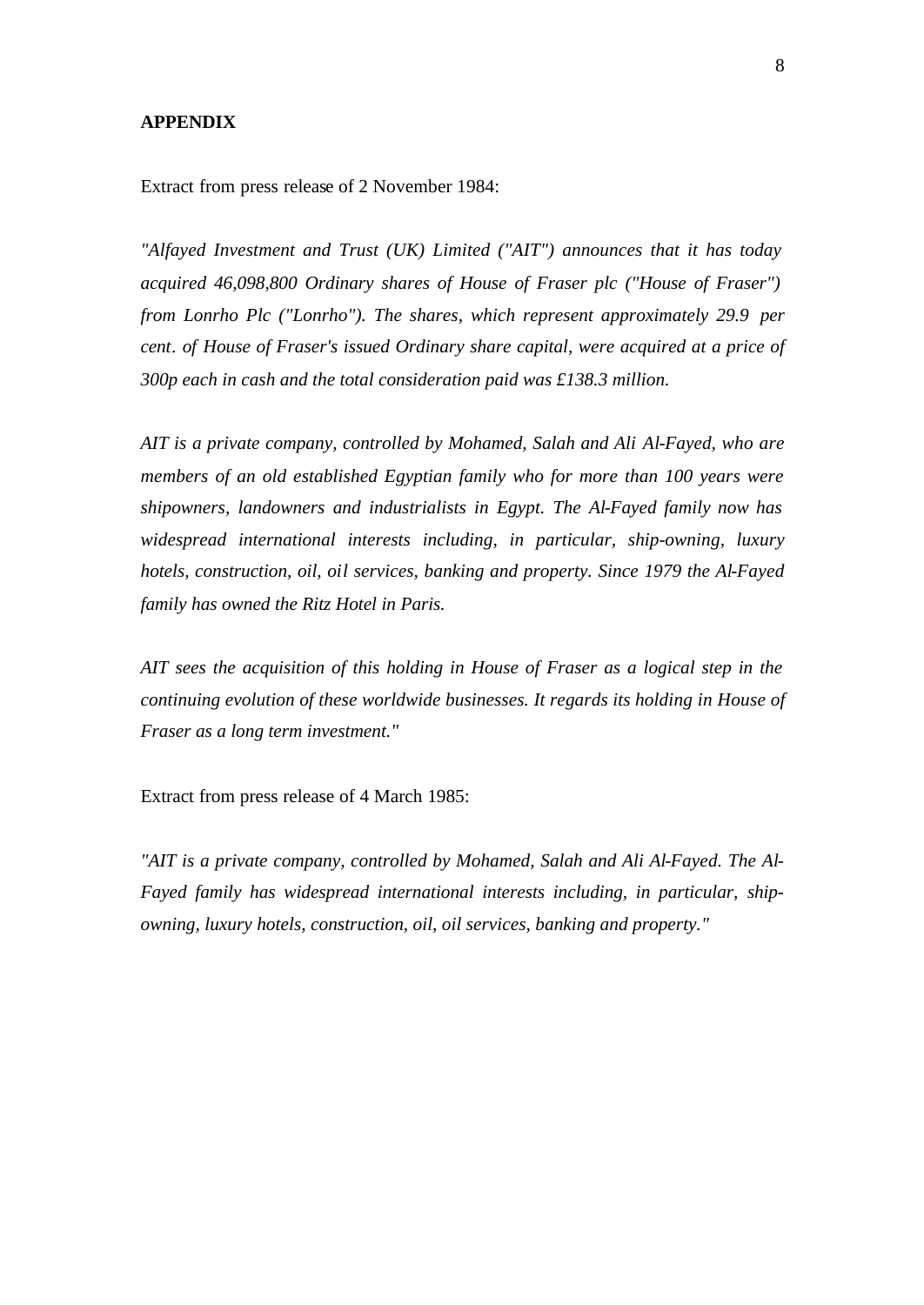#### Press release of 7 March 1985:

*"It has been alleged that persons other than the Fayed brothers, Mohamed, Ali and Salah are the ultimate financiers of the £615m Alfayed Investment and Trust offer for House of Fraser. The brothers categorically deny that this is the case. Kleinwort Benson are satisfied that Mohamed, Salah and Ali Al-Fayed are the beneficial owners of Alfayed Investment and Trust and moreover that they have more than adequate funds of their own to finance the offer. Furthermore the Fayed brothers are advised that any allegations that they are not acting on their own account are defamatory."*

Extracts from offer document of 23 March 1985:

*"AIT is a wholly-owned subsidiary of AIT SA, which is beneficially and wholly owned and controlled by three brothers, Mohamed, Salah and Ali Al-Fayed. The Al-Fayed family is an old established Egyptian family, which has interests in the USA, Europe and the Middle East which include, in particular, shipping, construction, oil, banking and property.*

*The shipping companies are based in Genoa, Piraeus, London, Dubai and Egypt. The family has been involved in many construction projects, particularly in the Middle East. Oil interests consist of minority investments in oil exploration consortia in the Middle East with major international oil companies. The family is a significant shareholder in National Bancshares Corporation of San Antonio, Texas of which Ali Al-Fayed is an advisory director. Ali Al-Fayed is also an advisory director of the Peoples Bank in Houston. The family's major property interests are in Park Lane in London, in the Rockefeller Center in New York, in the Champs Elysees in Paris, in Switzerland and an estate in Scotland. The Al-Fayed family has owned the Ritz Hotel in Paris since 1979."*

*"(d) Kleinwort, Benson Limited is satisfied that AIT has available from the existing resources and the normal trading*